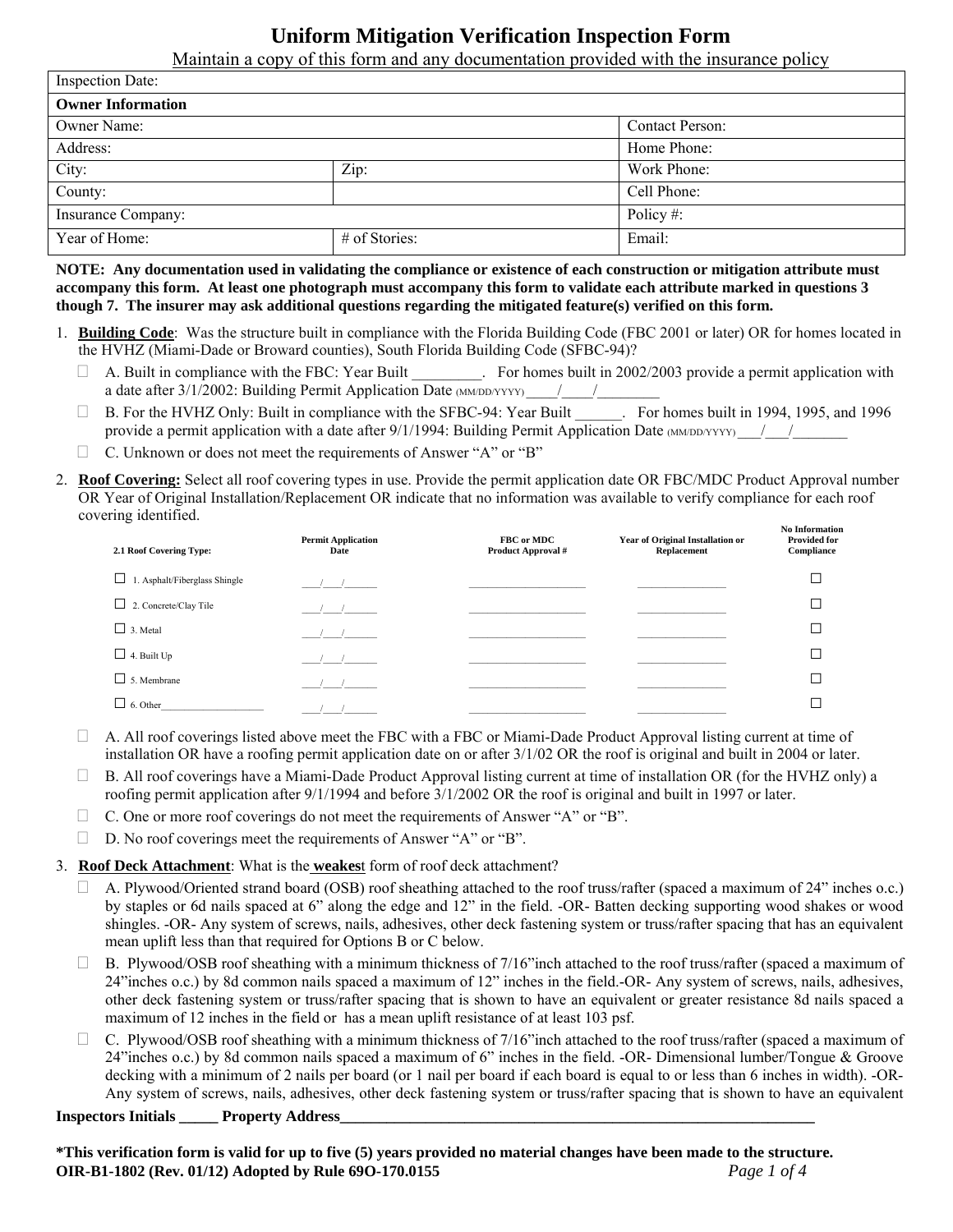or greater resistance than 8d common nails spaced a maximum of 6 inches in the field or has a mean uplift resistance of at least 182 psf.

- D. Reinforced Concrete Roof Deck.
- $\Box$  E. Other:
- $\Box$  F. Unknown or unidentified.
- $\Box$  G. No attic access.
- 4. **Roof to Wall Attachment:** What is the **WEAKEST** roof to wall connection? (Do not include attachment of hip/valley jacks within 5 feet of the inside or outside corner of the roof in determination of WEAKEST type)
	- $\Box$  A. Toe Nails
		- $\Box$  Truss/rafter anchored to top plate of wall using nails driven at an angle through the truss/rafter and attached to the top plate of the wall, or
		- $\Box$  Metal connectors that do not meet the minimal conditions or requirements of B, C, or D

#### **Minimal conditions to qualify for categories B, C, or D. All visible metal connectors are:**

- Secured to truss/rafter with a minimum of three (3) nails, **and**
- Attached to the wall top plate of the wall framing, or embedded in the bond beam, with less than a  $\frac{1}{2}$ " gap from the blocking or truss/rafter **and** blocked no more than 1.5" of the truss/rafter, **and** free of visible severe corrosion.
- B. Clips
- Metal connectors that do not wrap over the top of the truss/rafter, **or**
- $\Box$  Metal connectors with a minimum of 1 strap that wraps over the top of the truss/rafter and does not meet the nail position requirements of C or D, but is secured with a minimum of 3 nails.
- $\Box$  C. Single Wraps

Metal connectors consisting of a single strap that wraps over the top of the truss/rafter and is secured with a minimum of 2 nails on the front side and a minimum of 1 nail on the opposing side.

- $\Box$  D. Double Wraps
	- $\Box$  Metal Connectors consisting of 2 separate straps that are attached to the wall frame, or embedded in the bond beam, on either side of the truss/rafter where each strap wraps over the top of the truss/rafter and is secured with a minimum of 2 nails on the front side, and a minimum of 1 nail on the opposing side, **or**
	- $\Box$  Metal connectors consisting of a single strap that wraps over the top of the truss/rafter, is secured to the wall on both sides, and is secured to the top plate with a minimum of three nails on each side.
- $\Box$  E. Structural Anchor bolts structurally connected or reinforced concrete roof.
- F. Other: **\_\_\_\_\_\_\_\_\_\_\_\_\_\_\_\_\_\_\_\_\_\_\_\_\_\_\_\_\_\_\_\_\_\_\_\_\_\_\_\_\_\_\_\_\_\_\_**
- $\Box$  G. Unknown or unidentified
- $\Box$  H. No attic access

5. **Roof Geometry:** What is the roof shape? (Do not consider roofs of porches or carports that are attached only to the fascia or wall of the host structure over unenclosed space in the determination of roof perimeter or roof area for roof geometry classification).

 $\Box$  A. Hip Roof Hip roof with no other roof shapes greater than 10% of the total roof system perimeter. Total length of non-hip features: \_\_\_\_\_\_ feet; Total roof system perimeter: \_\_\_\_\_\_\_ feet  $\Box$  B. Flat Roof  $\Box$  Roof on a building with 5 or more units where at least 90% of the main roof area has a roof slope of less than 2:12. Roof area with slope less than 2:12 \_\_\_\_\_\_\_\_ sq ft; Total roof area \_\_\_\_\_\_\_\_\_\_sq ft

- $\Box$  C. Other Roof Any roof that does not qualify as either (A) or (B) above.
- 6. **Secondary Water Resistance (SWR):** (standard underlayments or hot-mopped felts do not qualify as an SWR)
	- A. SWR (also called Sealed Roof Deck) Self-adhering polymer modified-bitumen roofing underlayment applied directly to the sheathing or foam adhesive SWR barrier (not foamed-on insulation) applied as a supplemental means to protect the dwelling from water intrusion in the event of roof covering loss.
	- $\Box$  B. No SWR.
	- C. Unknown or undetermined.

#### **Inspectors Initials \_\_\_\_\_ Property Address\_\_\_\_\_\_\_\_\_\_\_\_\_\_\_\_\_\_\_\_\_\_\_\_\_\_\_\_\_\_\_\_\_\_\_\_\_\_\_\_\_\_\_\_\_\_\_\_\_\_\_\_\_\_\_\_\_\_\_\_\_**

**\*This verification form is valid for up to five (5) years provided no material changes have been made to the structure or inaccuracies found on the form.**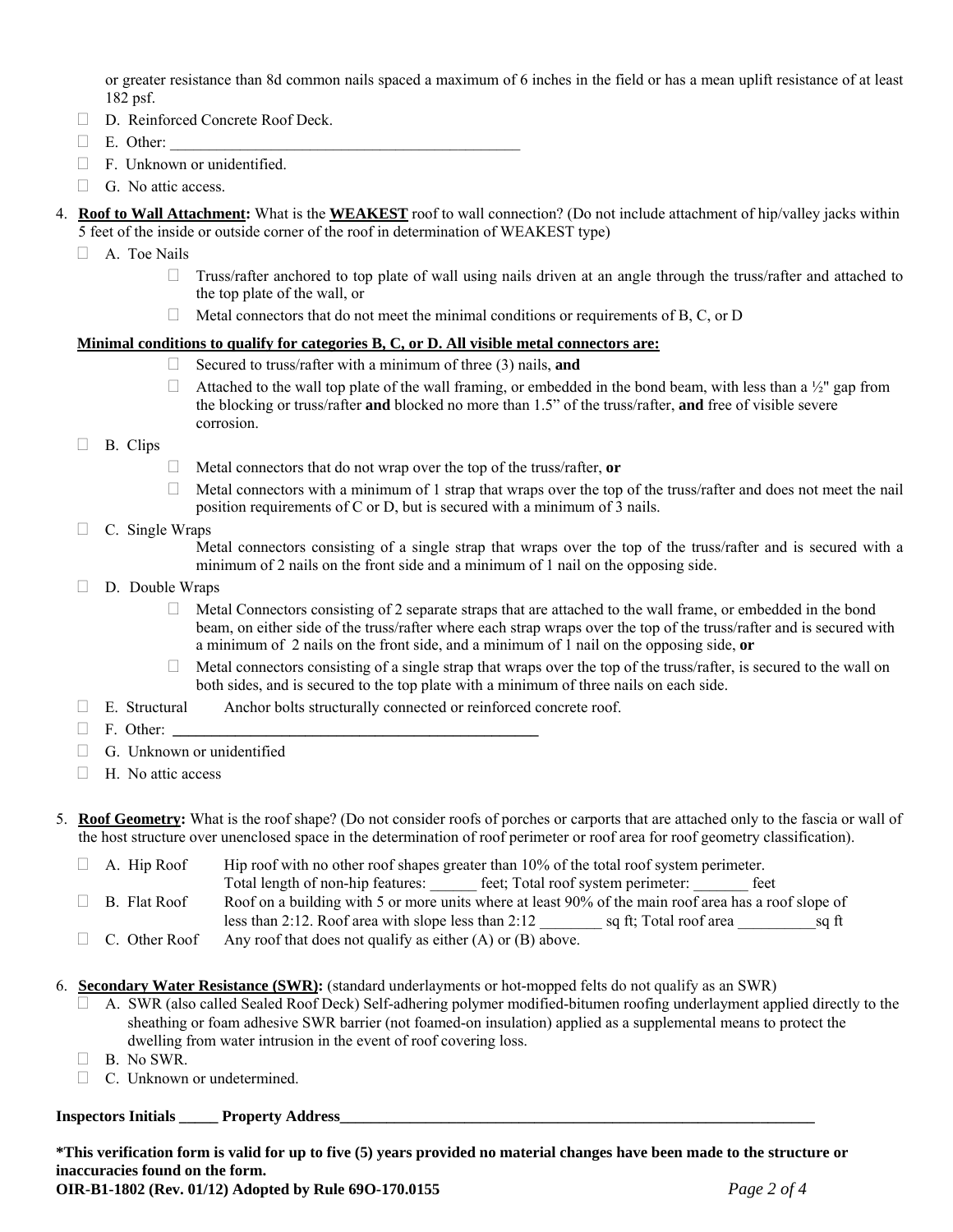7. **Opening Protection:** What is the **weakest** form of wind borne debris protection installed on the structure? **First**, use the table to determine the weakest form of protection for each category of opening. **Second**, (a) check one answer below (A, B, C, N, or X) based upon the lowest protection level for ALL Glazed openings **and** (b) check the protection level for all Non-Glazed openings (.1, .2, or .3) as applicable.

| <b>Opening Protection Level Chart</b>                                                                                                                                                                                                                                                                             |                                                                                                                                                | <b>Glazed Openings</b>                     |                        |                  |                       | Non-Glazed<br><b>Openings</b> |                        |
|-------------------------------------------------------------------------------------------------------------------------------------------------------------------------------------------------------------------------------------------------------------------------------------------------------------------|------------------------------------------------------------------------------------------------------------------------------------------------|--------------------------------------------|------------------------|------------------|-----------------------|-------------------------------|------------------------|
| Place an "X" in each row to identify all forms of protection in use for each<br>opening type. Check only one answer below (A thru X), based on the weakest<br>form of protection (lowest row) for any of the Glazed openings and indicate<br>the weakest form of protection (lowest row) for Non-Glazed openings. |                                                                                                                                                | <b>Windows</b><br>or Entry<br><b>Doors</b> | Garage<br><b>Doors</b> | <b>Skylights</b> | Glass<br><b>Block</b> | Entry<br><b>Doors</b>         | Garage<br><b>Doors</b> |
| N/A                                                                                                                                                                                                                                                                                                               | Not Applicable-there are no openings of this type on the structure                                                                             |                                            |                        |                  |                       |                               |                        |
| Α                                                                                                                                                                                                                                                                                                                 | Verified cyclic pressure & large missile (9-lb for windows doors/4.5 lb for skylights)                                                         |                                            |                        |                  |                       |                               |                        |
| В                                                                                                                                                                                                                                                                                                                 | Verified cyclic pressure & large missile (4-8 lb for windows doors/2 lb for skylights)                                                         |                                            |                        |                  |                       |                               |                        |
| C                                                                                                                                                                                                                                                                                                                 | Verified plywood/OSB meeting Table 1609.1.2 of the FBC 2007                                                                                    |                                            |                        |                  |                       |                               |                        |
| D                                                                                                                                                                                                                                                                                                                 | Verified Non-Glazed Entry or Garage doors indicating compliance with ASTM E<br>330, ANSI/DASMA 108, or PA/TAS 202 for wind pressure resistance |                                            |                        |                  |                       |                               |                        |
| N                                                                                                                                                                                                                                                                                                                 | Opening Protection products that appear to be A or B but are not verified                                                                      |                                            |                        |                  |                       |                               |                        |
|                                                                                                                                                                                                                                                                                                                   | Other protective coverings that cannot be identified as A, B, or C                                                                             |                                            |                        |                  |                       |                               |                        |
| x                                                                                                                                                                                                                                                                                                                 | No Windborne Debris Protection                                                                                                                 |                                            |                        |                  |                       |                               |                        |

- **A. Exterior Openings Cyclic Pressure and 9-lb Large Missile (4.5 lb for skylights only)** All Glazed openings are protected at a minimum, with impact resistant coverings or products listed as wind borne debris protection devices in the product approval system of the State of Florida or Miami-Dade County and meet the requirements of one of the following for "Cyclic Pressure and Large Missile Impact" (Level A in the table above).
	- Miami-Dade County PA 201, 202, **and** 203
	- Florida Building Code Testing Application Standard (TAS) 201, 202, **and** 203
	- American Society for Testing and Materials (ASTM) E 1886 **and** ASTM E 1996
	- Southern Standards Technical Document (SSTD) 12
	- For Skylights Only: ASTM E 1886 **and** ASTM E 1996
	- For Garage Doors Only: ANSI/DASMA 115
	- $\Box$  A.1 All Non-Glazed openings classified as A in the table above, or no Non-Glazed openings exist
	- $\Box$  A.2 One or More Non-Glazed openings classified as Level D in the table above, and no Non-Glazed openings classified as Level B, C, N, or X in the table above
	- $\Box$  A.3 One or More Non-Glazed Openings is classified as Level B, C, N, or X in the table above
- **B. Exterior Opening Protection- Cyclic Pressure and 4 to 8-lb Large Missile (2-4.5 lb for skylights only)** All Glazed openings are protected, at a minimum, with impact resistant coverings or products listed as windborne debris protection devices in the product approval system of the State of Florida or Miami-Dade County and meet the requirements of one of the following for "Cyclic Pressure and Large Missile Impact" (Level B in the table above):
	- ASTM E 1886 **and** ASTM E 1996 (Large Missile 4.5 lb.)
	- $\bullet$  SSTD 12 (Large Missile 4 lb. to 8 lb.)
	- For Skylights Only: ASTM E 1886 **and** ASTM E 1996 (Large Missile 2 to 4.5 lb.)
	- $\Box$  B.1 All Non-Glazed openings classified as A or B in the table above, or no Non-Glazed openings exist
	- $\square$  B.2 One or More Non-Glazed openings classified as Level D in the table above, and no Non-Glazed openings classified as Level C, N, or X in the table above
	- $\Box$  B.3 One or More Non-Glazed openings is classified as Level C, N, or X in the table above
- **C. Exterior Opening Protection- Wood Structural Panels meeting FBC 2007** All Glazed openings are covered with plywood/OSB meeting the requirements of Table 1609.1.2 of the FBC 2007 (Level C in the table above).
	- $\Box$  C.1 All Non-Glazed openings classified as A, B, or C in the table above, or no Non-Glazed openings exist
	- $\Box$  C.2 One or More Non-Glazed openings classified as Level D in the table above, and no Non-Glazed openings classified as Level N or X in the table above
	- $\Box$  C.3 One or More Non-Glazed openings is classified as Level N or X in the table above

## **Inspectors Initials Property Address**

**\*This verification form is valid for up to five (5) years provided no material changes have been made to the structure or inaccuracies found on the form.**